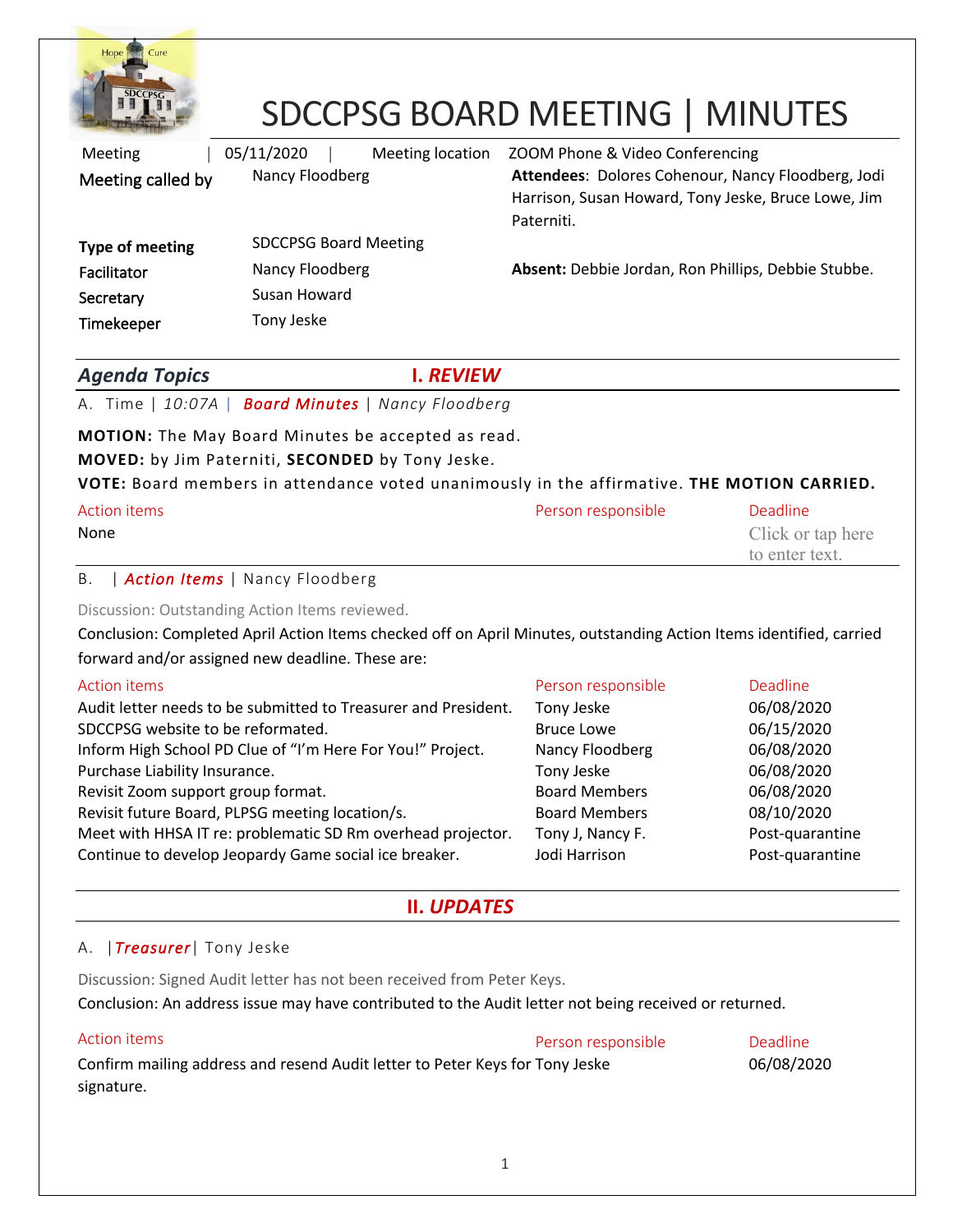#### B. |*Webmaster*| Bruce Lowe

Discussion: Website reformatting is underway.

Conclusion: Formatting will be complete by mid-June.

#### Action items **Person responsible** Person responsible **Person responsible** Deadline

None Click or tap here to enter text.

Click or tap here to enter text.

#### **III.** *REPORTS*

### A. |*President's Monthly Report*| Nancy Floodberg

Discussion: PF Caregiver Summit, PA weekly Webinars, Phone Tree, "I'm Here for You!" Project, Newsletter, Events & Due Dates Calendar.

Conclusion: PF Virtual Caregiver Summit will be 05/16/2020; PA Webinars are timely and informative; Phone Tree has been well-received; "I'm Here For You!" Project has had a slow response; Flying Solo support group is not meeting.

| Action items                                                               | Person responsible | Deadline |
|----------------------------------------------------------------------------|--------------------|----------|
| Promote weekly PA Webinars and Events Calendar via our Phone Board members |                    | Ongoing  |
| Tree.                                                                      |                    |          |
| Offer continued one-on-one Zoom support to our participants.               | Patsy Manning      | Ongoing  |

#### B. | *Support Group Leaders' Reports* | Nancy Floodberg

Discussion: PBPSG, PLPSG, Do you DUOPA?, ZOOM Fatigue & Etiquette (handouts).

Conclusion: April: PBSG = 0, PLPSG = 16, DUOPA (not held). Use ZOOM Fatigue article in upcoming Newsletter.

| Action items                                     | Person responsible | <b>Deadline</b> |
|--------------------------------------------------|--------------------|-----------------|
| Reassess PBSG ZOOM format after May meeting.     | Board members      | 06/08/2020      |
| Use ZOOM Fatigue article in upcoming Newsletter. | Nancy Floodberg    | 07/01/2020      |

#### C. | *Treasurer's Report* | Tony Jeske

Discussion: Financials, Balance Sheet (handout).

Conclusion: There are no outstanding bills and the current bank balance is \$16,065.55.

| Action items | Person responsible         | Deadline |
|--------------|----------------------------|----------|
| None         | Click or tap here to enter |          |
|              | text.                      |          |

#### D. | *Webmasters Report* | Bruce Lowe

Discussion: Google Analytics, Website reformatting, visitor hits, and site "Call to Action" (CTA) items. Conclusion: Website hits at 221 in April, up from 100 in March (SDCCPSG's April Newsletter was published on PA's website). CTA items will be featured on the website as they are identified and communicated to webmaster.

| Action items                                             | Person responsible   | <b>Deadline</b> |
|----------------------------------------------------------|----------------------|-----------------|
| Refer PD community to SDCCPSG website when seeking       | <b>Board Members</b> | Ongoing         |
| information (downloads, links, etc.).                    |                      |                 |
| Forward "Call to Action" items to webmaster for posting. | Nancy Floodberg      | Ongoing         |

# **IV.** *DECISIONS*

A. | *Because of phone tree implementation, do we initiate insurance coverage now or wait until we are holding live meetings?*| Nancy Floodberg, Tony Jeske

Discussion: Board member responsibilities and corresponding liabilities were identified.

Conclusion: Liability insurance coverage is wise to have in place even while we are meeting solely via ZOOM.